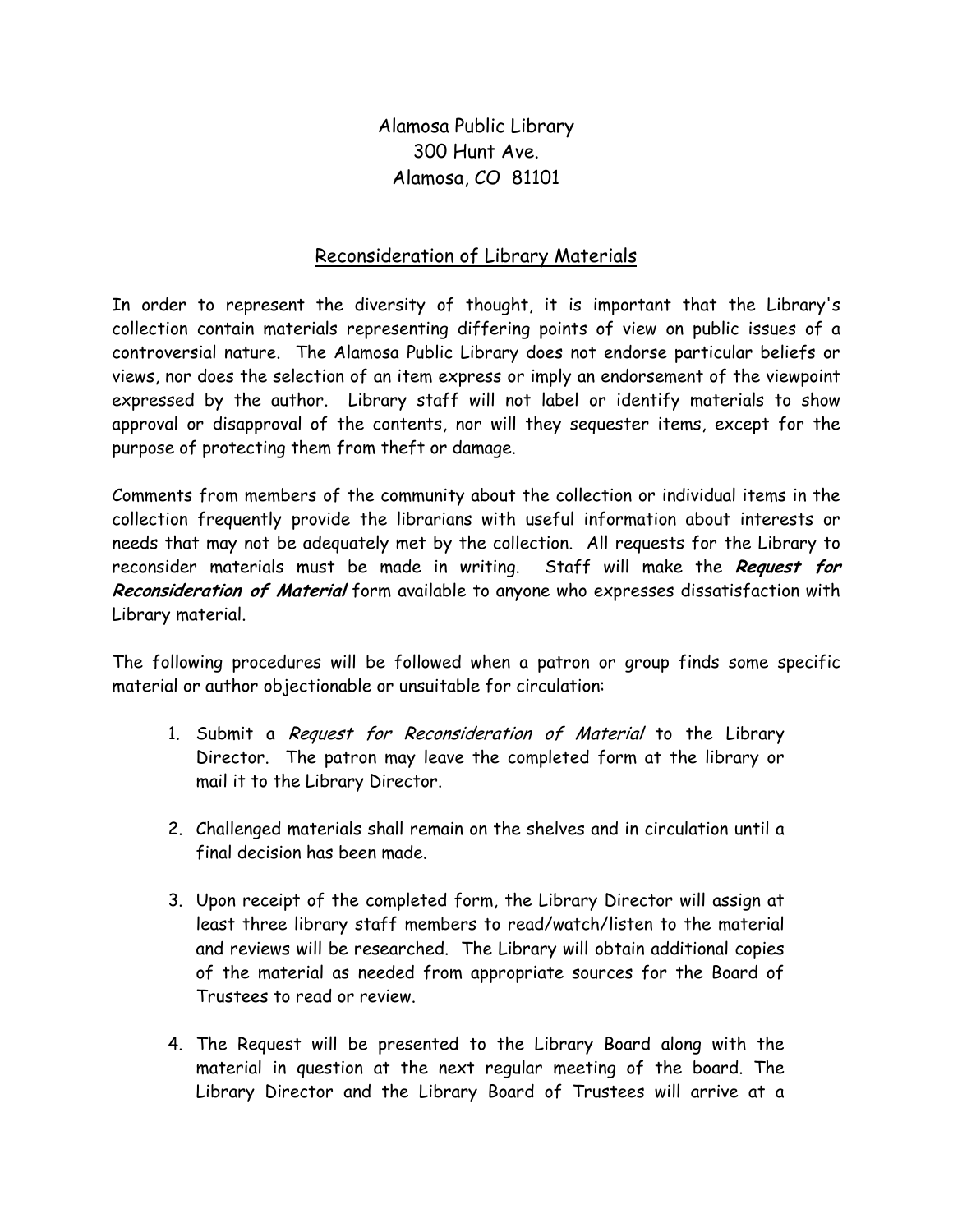decision that is based on methodical study of the professional reviews of the work in question, the opinions of the Trustees, and the opinions of the staff, and the material's strength and value as a whole and not in part. A second meeting may be needed if the Board feels more time is needed to reach a decision.

- 5. The material in question will be either:
	- a. withdrawn as no longer suitable for the library collection development, OR
	- b. returned to the shelf for accessibility to the general public.
- 6. The individual or group will be officially notified in writing of the decision of the Library Board and the Library Director.
- 7. As a final recourse, patrons who still feel that their concerns have not been adequately met, have the ability to express their issues to City Council.

All library patrons shall have full access to the library's collection. Selection of adult materials will not be limited by the possibility that they may come into the possession of minors. Library personnel may attempt to dissuade a young patron who has chosen a book obviously beyond his or her comprehension, but if that young patron insists on checking out that specific book, the library staff member cannot be held responsible in any way. Responsibility for the reading of minors rests with their parents or legal guardians.

> Approved by Library Board of Trustees April 28, 2009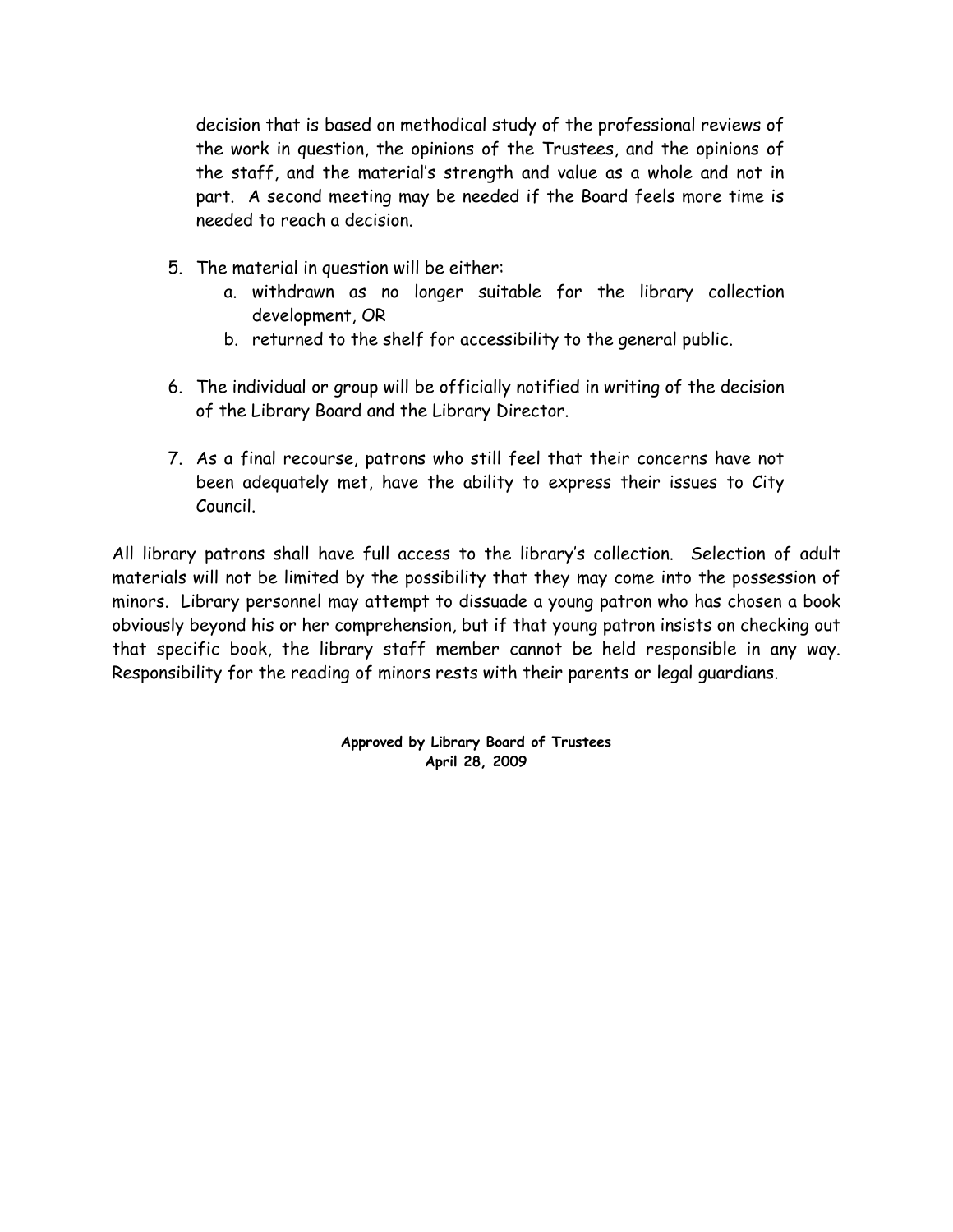## ALAMOSA PUBLIC LIBRARY REQUEST FOR RECONSIDERATION OF MATERIAL

|    |                                                                                            |                                                                                       |  | Do you represent: Yourself ______ or an organization ______ or other individuals                                                                                                                                               |  |  |  |
|----|--------------------------------------------------------------------------------------------|---------------------------------------------------------------------------------------|--|--------------------------------------------------------------------------------------------------------------------------------------------------------------------------------------------------------------------------------|--|--|--|
|    |                                                                                            |                                                                                       |  |                                                                                                                                                                                                                                |  |  |  |
|    |                                                                                            |                                                                                       |  |                                                                                                                                                                                                                                |  |  |  |
|    |                                                                                            |                                                                                       |  |                                                                                                                                                                                                                                |  |  |  |
|    |                                                                                            |                                                                                       |  | Type of Material (e.g., book, cassette, DVD, etc.): \\esp \\esp \\esp \\esp \\esp \\esp \\esp \\esp \\esp \\esp \\esp \\esp \\esp \\esp \\esp \\esp \\esp \\esp \\esp \\esp \\esp \\esp \\esp \\esp \\esp \\esp \\esp \\esp \\ |  |  |  |
|    | (If you need more space, place attach another sheet of paper.):                            |                                                                                       |  |                                                                                                                                                                                                                                |  |  |  |
|    | 1. What do you object to in the material? (Please be specific, citing pages or location.): |                                                                                       |  |                                                                                                                                                                                                                                |  |  |  |
|    |                                                                                            |                                                                                       |  |                                                                                                                                                                                                                                |  |  |  |
|    |                                                                                            |                                                                                       |  |                                                                                                                                                                                                                                |  |  |  |
|    |                                                                                            |                                                                                       |  |                                                                                                                                                                                                                                |  |  |  |
| 2. |                                                                                            | What do you feel might be the result of reading, viewing, or listening to the item in |  |                                                                                                                                                                                                                                |  |  |  |
|    |                                                                                            |                                                                                       |  |                                                                                                                                                                                                                                |  |  |  |
|    |                                                                                            |                                                                                       |  |                                                                                                                                                                                                                                |  |  |  |
|    |                                                                                            |                                                                                       |  |                                                                                                                                                                                                                                |  |  |  |
| 3. | For what age group (if any) would you recommend this material?                             |                                                                                       |  |                                                                                                                                                                                                                                |  |  |  |
| 4. | Is there anything good about this material? Yes                                            |                                                                                       |  | No                                                                                                                                                                                                                             |  |  |  |
|    | Why or why not?                                                                            |                                                                                       |  |                                                                                                                                                                                                                                |  |  |  |
|    |                                                                                            |                                                                                       |  |                                                                                                                                                                                                                                |  |  |  |
|    |                                                                                            |                                                                                       |  |                                                                                                                                                                                                                                |  |  |  |
|    |                                                                                            |                                                                                       |  |                                                                                                                                                                                                                                |  |  |  |
| 5. | Did you read/hear/view the entire material? Yes                                            |                                                                                       |  | No                                                                                                                                                                                                                             |  |  |  |
|    | If no, which parts did you read/hear/view?                                                 |                                                                                       |  |                                                                                                                                                                                                                                |  |  |  |